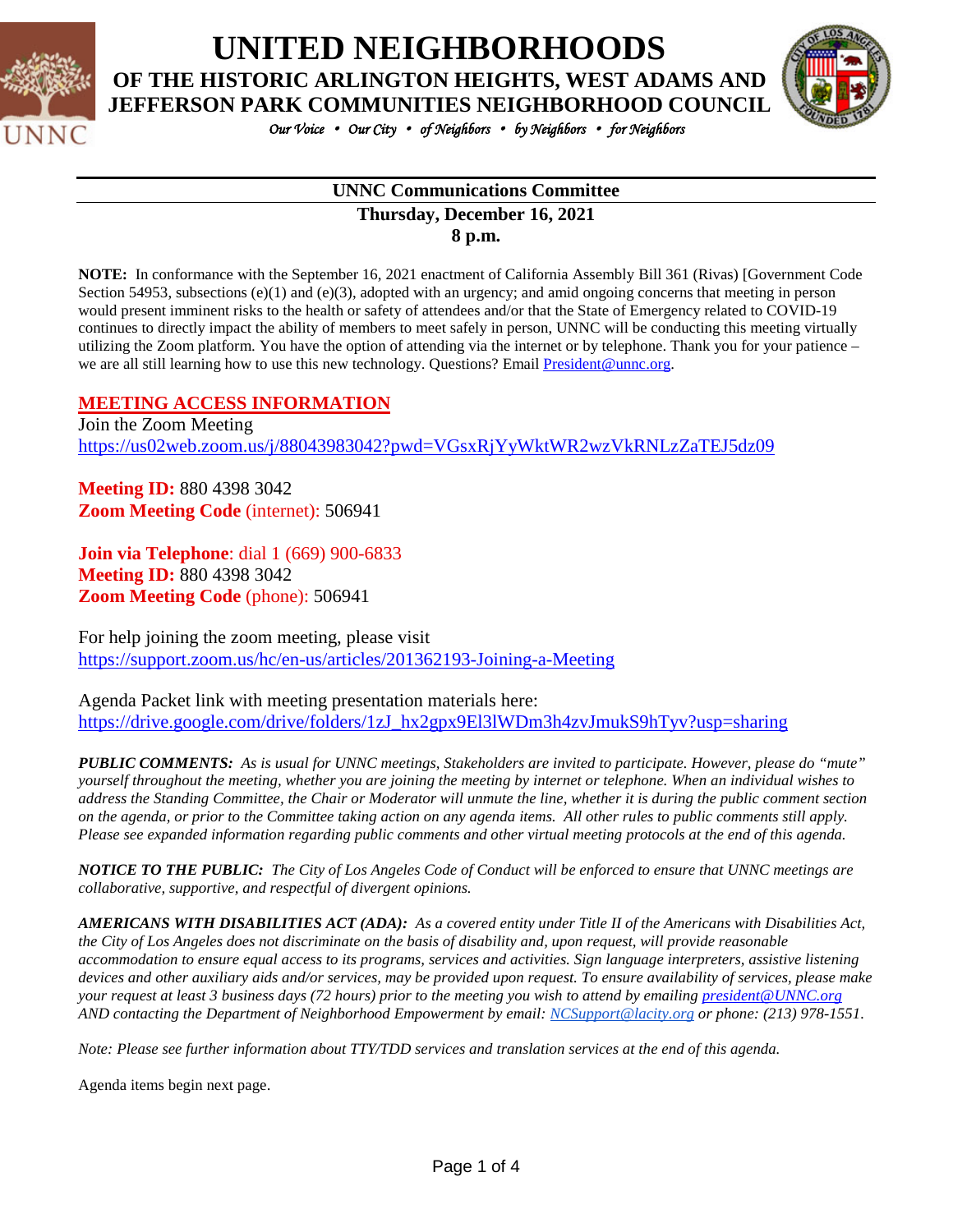

# **UNITED NEIGHBORHOODS**

**OF THE HISTORIC ARLINGTON HEIGHTS, WEST ADAMS AND JEFFERSON PARK COMMUNITIES NEIGHBORHOOD COUNCIL**



*Our Voice* • *Our City* • *of Neighbors* • *by Neighbors* • *for Neighbors* 

# **AGENDA**

1). **Determination to continue to hold meetings virtually**: The Board of Neighborhood Commissioners (BONC) and the Department of Neighborhood Empowerment, with guidance from the Los Angeles City Attorney, have established that BONC has the authority to adopt AB 361 Findings Pursuant to Government Code Section 54953(E)(1)(b)-(c) on behalf of the City's neighborhood councils, and to determine that due to the Covid-19 state of emergency, meeting in person would present imminent risks to the health or safety of attendees. This meeting is being conducted virtually pursuant to that directive.

## 2). **Welcome & Call to Order; Introductions; Approval of the Agenda**

- 3). **Public Comments** (1-2 minutes per speaker)
- 4). **UNNC Business Cards**

New design and logo – DISCUSSION AND POSSIBLE ACTION

## 8). **Follow-up to Old Business** - DISCUSSION AND ACTION

## 9). **Adjourn**

*Time allocations, if any, for agenda items are approximate and may be shortened or lengthened at the discretion of the Chair*

**Future Meetings**: The next scheduled meeting of the UNNC Comunications Committee is January 20, 2022 at 8 p.m., subject to cancellation if no agenda items. *(Standing Communications Committee meetings are held on the third Thursday of every month, currently via Zoom.)*

Comments from the public on agenda items will be heard only when the respective item is being considered. Comments from the public on other matters not appearing on the agenda that are within the Board's or Committee's jurisdiction will be heard during the General Public Comment period. Please note that under the Brown Act, the Board or Committee is prevented from acting on a matter that you bring to its attention during the General Public Comment period; however, the issue raised by a member of the public may become the subject of a future Board or Committee meeting. Public comment is limited to 1 minute per speaker, unless waived by the presiding officer of the Board or Committee. At this virtual meeting, when prompted by the presiding chair to provide public input, members of the public will be requested to dial \*9 or use the Raise Hand option on the computer, to address any agenda item before the Committee takes an action on an item.

**Further AB 361 Updates**: Public comment cannot be required to be submitted in advance of the meeting, only real-time public comment is required. If there are any broadcasting interruptions that prevent the public from observing or hearing the meeting, the meeting must be recessed or adjourned. If members of the public are unable to provide public comment or be heard due to issues within the Neighborhood Council's control, the meeting must be recessed or adjourned.

The agendas for the UNNC meetings are normally posted for public review at some locations that are currently closed due to the COVID-19 crisis. However, this agenda is posted at the following location: South Seas House, 2301 West  $24<sup>th</sup>$  Street, Los Angeles 90018. The agenda is also posted at the UNNC's official website at [www.UNNC.org.](http://www.unnc.org/)where you can also sign up to be notified of future meetings and events.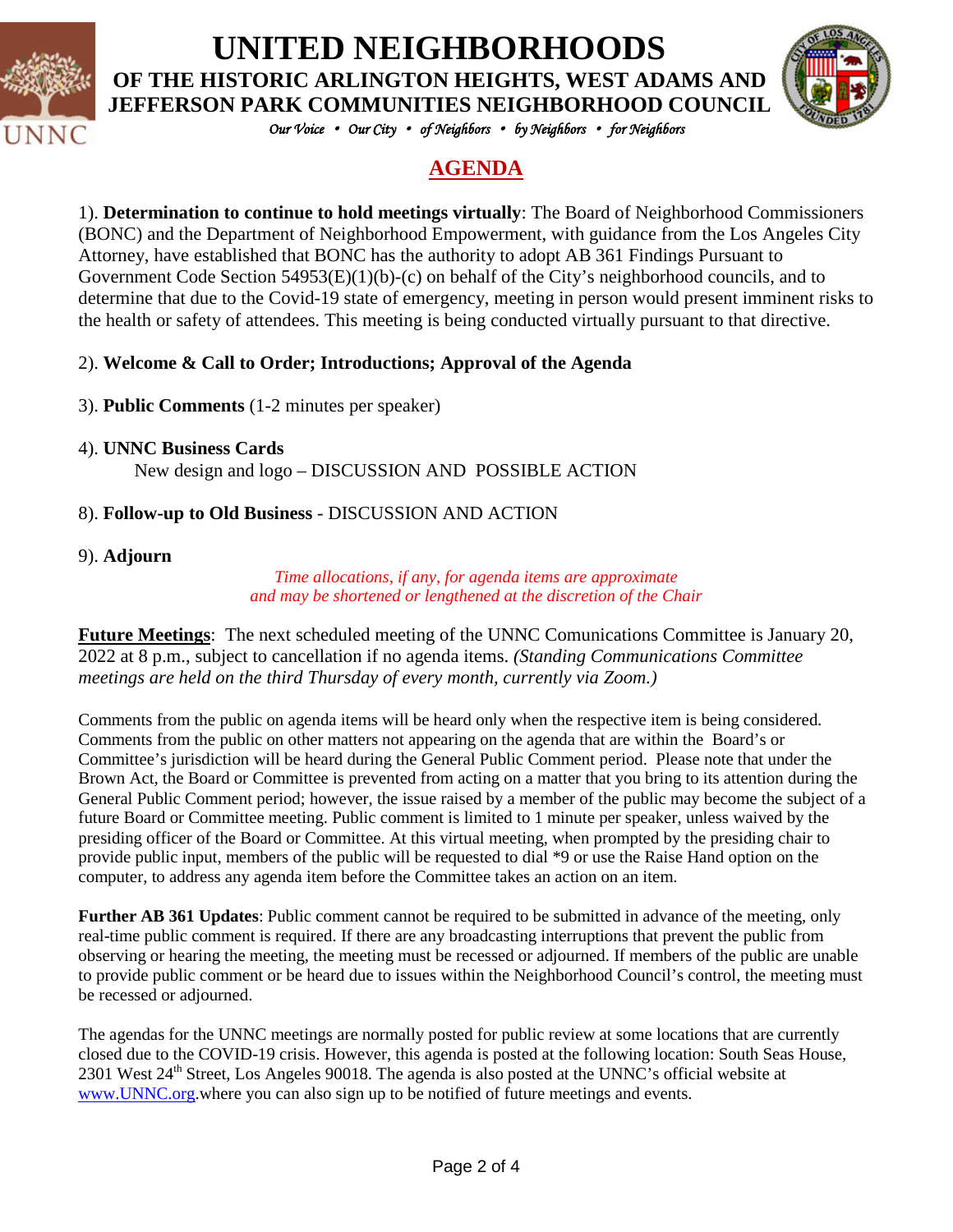

# *Our Voice* • *Our City* • *of Neighbors* • *by Neighbors* • *for Neighbors*  **UNITED NEIGHBORHOODS OF THE HISTORIC ARLINGTON HEIGHTS, WEST ADAMS AND JEFFERSON PARK COMMUNITIES NEIGHBORHOOD COUNCIL**



Stakeholders may also subscribe to the City of Los Angeles Early Notification System (ENS), through the City's website at [https://www.lacity.org/government/subscribe-agendasnotifications/subscribe-other-meetings-agendas](https://www.lacity.org/government/subscribe-agendasnotifications/subscribe-other-meetings-agendas-and-documents)[and-documents,](https://www.lacity.org/government/subscribe-agendasnotifications/subscribe-other-meetings-agendas-and-documents) to receive notices for UNNC meetings (and other government entities). For more information, you may also contact the President of UNNC, at [president@UNNC.org](mailto:president@UNNC.org) or at 323-731-8686.

**Please note**: All UNNC stakeholders are invited to participate in UNNC Standing Committee meetings. UNNC's Governing Board appoints Committee Chairs and Co-Chairs annually; these positions are open to all stakeholders. Per UNNC practice and policy, all stakeholders present at a Standing Committee meeting, including members of UNNC's Governing Board, are considered to be members of that committee for the duration of that meeting, and may equally participate, including by making motions and voting. Any action taken at the meeting is only a recommendation to the Governing Board; no Standing Committee may act on behalf of the Governing Board without prior authorization. UNNC's Governing Board members may be in attendance at its Standing Committee meetings as participants or observers. Per the California Open Meetings Act ("The Ralph M. Brown Act"), in accordance with Government Code Chapter 9 / meetings [54950 - 54963], Section 54952 (b), UNNC's Standing Committees are "legislative bodies" for the purposes of this Chapter. And, in accordance with Section 54952.2. (c) (6), nothing in this section prevents the attendance of a majority of the members of a legislative body at an open and noticed meeting of a standing committee of that body.

#### **Telecommunication Relay Services**

Telephone communication is one of the most important forms of communication in society today. Due to advancements in technology, telephone devices have evolved with new services and capabilities. Individuals who are deaf and hard of hearing, and individuals with a speech disability are following these trends and are rapidly migrating to more advanced telecommunications methods, both for peer-to-peer and third-party telecommunications relay service (TRS) communications.

Telecommunications Relay Service is a telephone service that allows persons with hearing or speech disabilities to place and receive telephone calls. TRS is available in all 50 states, the District of Columbia, Puerto Rico and the U.S. territories for local and/or long distance calls. TRS providers – generally telephone companies - are compensated for the costs of providing TRS from either a state or a federal fund. There is no cost to the TRS user. What forms of TRS are available? There are several forms of TRS, depending on the particular needs of the user and the equipment available: TRS includes: Text to Voice TIY-Based TRS; Speech-to-Speech Relay Service; Shared Non-English Language Relay Service; Captioned Telephone Relay Service; Internet Protocol Relay Service; and Video Relay Service.

Please visit this site for detail descriptions: <https://www.fcc.gov/consumers/guides/telecommunications-relay-service-trs>

Don't hang up! Some people hang up on TRS calls because they think the Communications Assistant (CA) is a telemarketer. If you hear, "Hello. This is the relay service .. . " when you pick up the phone, please don't hang up! You are about to talk, through a TRS provider, to a person who is deaf, hard-of-hearing, or has a speech disability.

If you have limitations hearing or speaking a specially-trained CA can relay telephone conversations for all of your calls. In California, dial 711to reach the California Relay Service (CRS). If you prefer having your calls immediately answered in your mode of communication, dial one of the toll-free modality- and language-specific numbers below. The call will be routed to the CRS provider.

TTY/VCO/HCO to Voice 1-800-735-29291/English 800-855-3000/Spanish